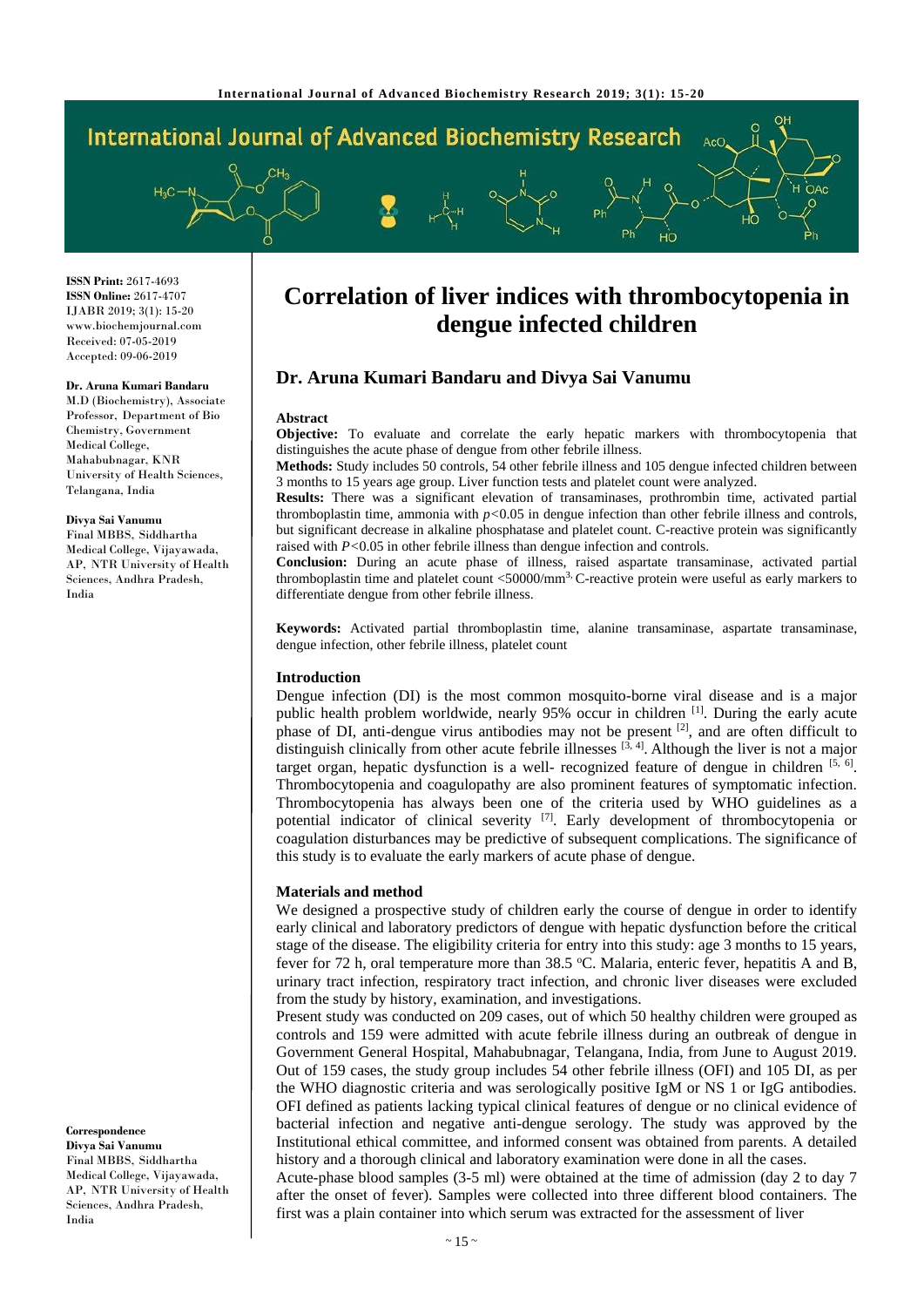function tests (LFT) by using RANDOX autoanalyzer with commercially available RANDOX kits. The second was trisodium citrate container from which plasma was used to detect the prothrombin time (PT) and activated partial thromboplastin time (APTT) within 4 hours of blood collection using a semi-automated coagulometer; model Type- COA, DATA501with TULIP kits. The third was an EDTA container for complete blood picture, including hemoglobin (Hb), RBC, WBC, differential leukocyte count (DLC), platelet count, hematocrit (Hct), was analyzed within 4 hours of blood collection using Sysmex XS- 800i cell counter. For dengue confirmation serological tests done by ELISA technique for NS 1, IgM, IgG antibodies.

## **Statistical analysis**

Statistical analysis was carried out using Sofa Stats software. Results were presented as mean, standard deviation (SD) for continuous variables; the frequency and percentage were given for qualitative variables. One way ANOVA used to calculate the p-value between three different groups by Statistics calculator version 4.0. An unpaired t- test used for P values and 95% confidence intervals (CI) were calculated from the mean, SD, number by using Graph Pad software. Relative risk, the 95% confidence interval of relative risk, the significance of a difference between two independent proportions was calculated by using medcalc easy to use statistical software. A p-value of  $\leq 0.05$  was taken as statistically significant.

### **Results**

There was a mild difference in LFT between controls and OFI but were within normal reference ranges. CRP was raised (15.56 mg/L vs 4.2 mg/L, *P=0.0004*, 95% CI -17.53 to -5.18) in OFI than controls. (Table 1, Fig 1). There was a significant elevation of AST (mean 349.5 U/L vs. 34.02 U/L vs. 32.68 U/L, *P=0.000*), ALT (mean 180.53U/L vs. 23.99 U/L vs22.43 U/L, *P=0.000*), PT (mean 16.8 s vs. 14.06 s vs. 13 s, *P=0.000*), international normalized ratio (INR) (mean 1.29 vs. 1.07 vs. 1.03, *P=0.003*), APTT (mean 48.3 s vs. 33.74 s vs. 32 s, *P=0.000*), and ammonia (mean 78.7 µg/dl vs. 42.87 µg/dl vs. 42 µg/dl, *P=0.027*), but significant decrease in ALP (mean 134.7 U/L vs. 143.07 U/L vs. 160.1 U/L, *P=0.006*) and platelet count (mean 64673 vs. 281083 vs. 277180/ mm<sup>3</sup> , *P<0.0001*) in dengue than OFI and controls (Table 1, Fig 1, Fig 2).

| <b>Parameters</b>              | <b>Control</b>      | <b>OFI</b>          | P1        | DI                 | P <sub>2</sub> |
|--------------------------------|---------------------|---------------------|-----------|--------------------|----------------|
|                                | $Mean \pm SD$       | $Mean \pm SD$       |           | $Mean \pm SD$      |                |
| T.Bilirubin (mg/dl)            | $0.56 \pm 0.22$     | $0.76 \pm 0.53$     | $0.014*$  | $0.9 \pm 0.7$      | $0.003*$       |
| AST (U/L)                      | $32.68 \pm 10$      | $34.02 \pm 18.6$    | 0.65      | $349.5 \pm 769.7$  | $0.000*$       |
| ALT(U/L)                       | $22.48 \pm 16.7$    | $23.99 \pm 16.1$    | 0.64      | $180.53 \pm 338.7$ | $0.000*$       |
| ALP(U/L)                       | $160.1 \pm 40.1$    | $143.07 \pm 45.48$  | $0.04*$   | $134.7 \pm 48.7$   | $0.006*$       |
| $PT$ (sec)                     | $13.72 \pm 1.22$    | $14.06 \pm 2.3$     | 0.23      | $16.8 \pm 7.9$     | $0.000*$       |
| <b>INR</b>                     | $1.03 \pm 0$        | $1.07 \pm 0.2$      | 0.16      | $1.29 \pm 0.7$     | $0.003*$       |
| $APTT$ (sec)                   | $32 \pm 0$          | $33.74 \pm 7.0$     | 0.08      | $48.3 \pm 21.2$    | $0.000*$       |
| Ammonia( $\mu$ g/dl)           | $43.4 \pm 4.07$     | $42.87 \pm 0.9$     | 0.35      | $78.7 \pm 135.8$   | $0.027*$       |
| Platelet Count/mm <sup>3</sup> | $277180 \pm 124923$ | $281083 \pm 142390$ | 0.88      | $64673 \pm 57537$  | $< 0.0001*$    |
| $CRP$ (mg/L)                   | $4.2 \pm 0.24$      | $15.56 \pm 22$      | $0.0004*$ | $6.83 \pm 10.5$    | $0.000*$       |

**Table 1:** Comparison of mean of LFT in DI with OFI and controls.

DI: Dengue infection; OFI: Other Febrile Illness; SD: standard deviation; AST: Aspartate Transaminase; ALT: Alanine Transaminase; ALP: Alkaline Phosphatase; PT: Prothrombin Time; INR: international normalized ratio; APTT: Activated Partial Thromboplastin Time; CRP: C reactive protein; P1: Significance between OFI and controls; P2: Significance between DI, OFI and controls; \*significant



AST: Aspartate transaminase; ALT: Alanine Transaminase; ALP: Alkaline phosohatase; PT: Prothrombin Time; APTT: Activated Partial Thromboplastin Time; CRP: C - reactive protein; P2: significance between dengue, OFI and control.

**Fig 1:** Comparison of mean of LFT in DI with OFI and controls.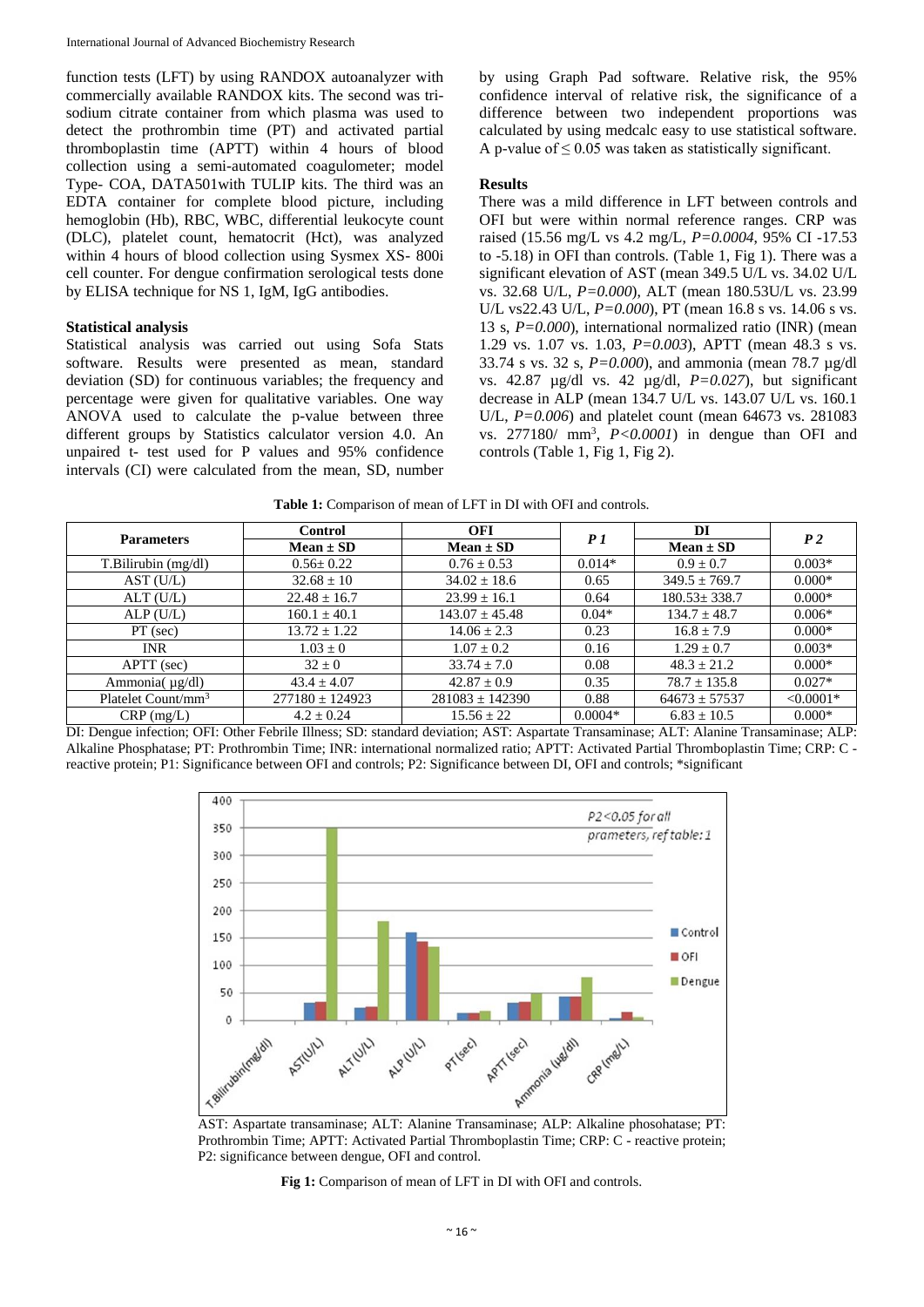

The prevalence of raised AST (61 % vs. 9.3 %, *P<0.0001,* RR 6.6, 95% CI 2.82- 15.38), ALT (49.5% vs. 11.1%, *P=0.0002,* RR 4.6, 95% CI 2.05 – 9.71), APTT (45.7% vs. 9.3%, *P=0.0003,* RR 4.94, 95% CI 2.09 – 11.67) were significantly higher in DI than OFI. The prevalence of raised CRP was significantly more in OFI (33.3% vs. 15.2%, *P=0.009,* RR 0.46, 95% CI 0.25 – 0.82) than DI. The prevalence of raised levels of total bilirubin, ALP, PT, INR, ammonia was not significant between OFI and DI with *P >0.05.* The prevalence of decreased platelet count was significantly more in DI than OFI (80% vs. 5.5%, *P<0.0001,* RR 14.4, 95% CI 4.8 – 43.4) (Table 2, Fig 3).

**Fig 2:** Comparison of platelet count among DI, OFI and Control

| <b>Table 2:</b> Comparison of Prevalence of abnormal LFT in OFI and DI |  |  |  |  |  |
|------------------------------------------------------------------------|--|--|--|--|--|
|                                                                        |  |  |  |  |  |

| <b>Parameters</b>                           | OFI No $(\% )$ | DI No $(\% )$ | $P$ value   | <b>Relative Risk</b> | 95% confidence Intervals(CI) |
|---------------------------------------------|----------------|---------------|-------------|----------------------|------------------------------|
| T.Bilirubin (>2mg/dl)                       | 5(9.3)         | 6(11.1)       | 0.41        | 0.62                 | $0.19 - 1.93$                |
| AST (>60 U/l)                               | 5(9.3)         | 64(61)        | $< 0.0001*$ | 6.6                  | $2.82 - 15.38$               |
| $ALT$ ( $>45$ U/l)                          | 6(11.1)        | 52 (49.5)     | $0.0002*$   | 4.6                  | $2.05 - 9.71$                |
| $ALP$ (<135 U/l)                            | 27(50)         | 67(63.8)      | 0.11        | 1.28                 | $0.94 - 1.73$                |
| PT (>18sec)                                 | 5(9.3)         | 18(17.1)      | 0.2         | 1.85                 | $0.73 - 4.72$                |
| INR (>1.5)                                  | 5(9.3)         | 13(12.4)      | 0.56        | 1.34                 | $0.5 - 3.55$                 |
| APTT (>44sec)                               | 5(9.3)         | 48 (45.7)     | $0.0003*$   | 4.94                 | $2.09 - 11.67$               |
| Ammonia ( $>68 \mu g/dl$ )                  | 5(9.3)         | 17(16.2)      | 0.245       | 1.75                 | $0.68 - 4.48$                |
| Platelet count $(<1$ lakh/mm <sup>3</sup> ) | 3(5.5)         | 84 (80)       | $< 0.0001*$ | 14.4                 | $4.8 - 43.4$                 |
| $CRP (>4.1$ mg/L)                           | 18(33.3)       | 16(15.2)      | $0.009*$    | 0.46                 | $0.25 - 0.82$                |

DI: Dengue infection; OFI: Other Febrile Illness AST: Aspartate Transaminase; ALT: Alanine Transaminase; ALP: Alkaline Phosphatase, PT: Prothrombin time INR: international normalized ratio; APTT: Activated Partial Thromboplastin Time; CRP: C - reactive protein; \*significant.



Time; APTT: Activated Partial Thromboplastin Time; CRP: C-Reactive protein.

**Fig 3:** Comparison of Prevalence of abnormal LFT in OFI and DI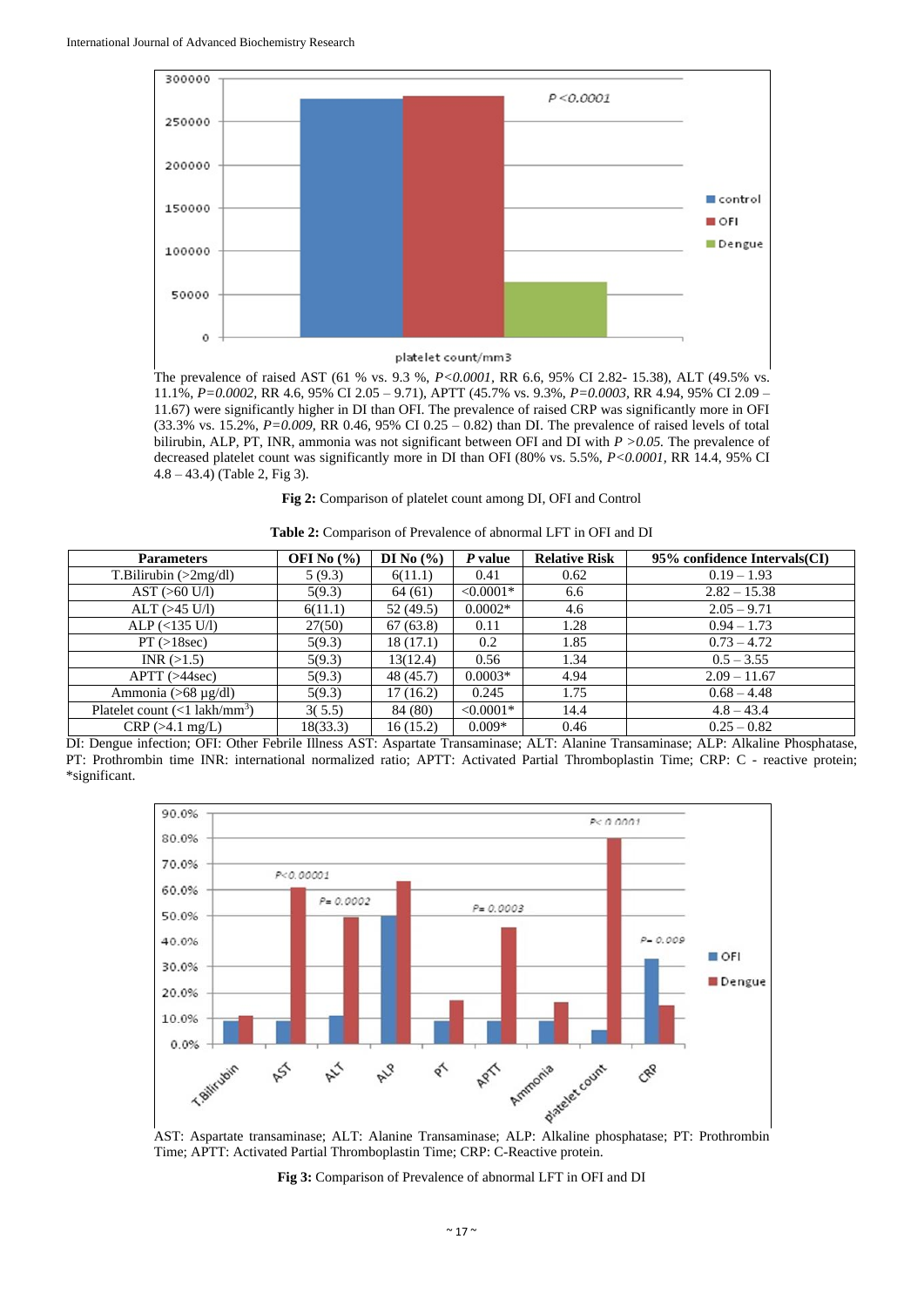The prevalence of raised AST was significantly higher than ALT in DI (61% vs. 49.5%, *P=0.04*), whereas not significant in OFI (9.3% vs. 11.1%, *P=0.38*) and controls (12% vs. 12%,  $P=0.5$ ). APTT being affected more than PT

in DI. There was a significant rise of APTT than PT in DI (45.7% vs. 17.1%, *P=0.0001*), but not significant in OFI (9.3% vs. 9.3%, *P=0.5*) and controls (10% vs. 10%, *P=0.5*) (Table 3).

| <b>Study Cases</b> | AST No (%) | ALT No (%) | value   | $\rm APTT$ No $\left(\frac{9}{6}\right)$ | PT No $(\% )$ | P <sub>2</sub> value |
|--------------------|------------|------------|---------|------------------------------------------|---------------|----------------------|
| Dengue (105)       | 64(61)     | 52(49.5)   | $0.04*$ | 48 (45.7)                                | 18(17.1)      | $0.0001*$            |
| OFI (54)           | 5(9.3)     | (11.1      | 0.38    | 5(9.3)                                   | 5(9.3)        | U.J                  |
| Controls $(50)$    | 5 (12)     | 6(12)      | 0.5     | 5 (10)                                   | 5 (10)        | U.S                  |

DI: Dengue infection; OFI: Other febrile illness; AST: Aspartate Transaminase; ALT: Alanine Transaminase; PT: Prothrombin Time; APTT: Activated Partial Thromboplastin Time; P1: significance between AST and ALT; P2: significance between APTT and PT; \*significant.

Based on the levels of platelet count the dengue-infected children were grouped as follows: Group 1: Dengue with platelet count <50000/mm<sup>3</sup> ,

Group 2: Dengue with the platelet count between 50000 – 100000 mm<sup>3</sup>,

Group 3: Dengue with Platelet count >100000/mm<sup>3</sup>.

Group 1 cases had a significant rise of AST (mean 518.1 vs. 183.7 vs. 73.1 IU/l, *P=0.034*), ALT (mean 261.4 vs. 56.3 vs. 43.7 IU/l, *P=0.015*), PT (mean 18.6 vs. 14.8 vs. 14.1sec, *P=0.028*), INR (mean 1.4 vs.1.1 vs. 1.1, *P=0.049*), and APTT (mean 53.9 vs. 42.2 vs. 40 sec, *P=0.008*), respectively than Group 2 and 3 cases (Table 4, Fig 4).

| Platelet count/mm <sup>3</sup>                    | AST (U/I)                      | <b>ALT</b><br>(U/I)         | PT<br>(sec)                 | <b>INR</b>                | <b>APTT</b> (sec)           | Ammonia<br>$(\mu g/dl)$       |
|---------------------------------------------------|--------------------------------|-----------------------------|-----------------------------|---------------------------|-----------------------------|-------------------------------|
| Group 1<br>$<$ 50000<br>$Mean + SD$<br>No(%)      | $518.1 \pm 976.5$<br>44 (74.6) | $261.4 + 410.4$<br>41(69.5) | $18.6 \pm 10.1$<br>16(27.1) | $1.4 \pm 0.8$<br>12(20.3) | $53.9 \pm 24.1$<br>34(57.6) | $100.6 \pm 175.7$<br>12(20.3) |
| Group 2<br>50000-1 lakh<br>Mean $\pm$ SD<br>No(%) | $183.7 \pm 295.7$<br>15(60)    | $111.4 + 222.3$<br>12(48)   | $14.8 \pm 2.1$<br>1(4)      | $1.1 + 0.2$<br>1(4)       | $42.2 + 16.9$<br>7(28)      | $56.3 \pm 50.4$<br>2(8)       |
| Group 3<br>$>1$ lakh<br>$Mean + SD$<br>No(%)      | $73.1 + 109.3$<br>5(23.8)      | $35.5 + 37.5$<br>2(9.5)     | $14.1 \pm 1.9$<br>1(4.8)    | 1.1<br>$+0.1$<br>0(0)     | $40 + 9.6$<br>6(28.6)       | $43.7 \pm 3.3$<br>1(4.8)      |
| P1 value                                          | $0.034*$                       | $0.015*$                    | $0.028*$                    | $0.049*$                  | $0.008*$                    | 0.345                         |
| P <sub>2</sub> value                              | 0.18                           | 0.06                        | $0.017*$                    | 0.06                      | $0.013*$                    | 0.17                          |
| P <sub>3</sub> value                              | $0.014*$                       | $0.005*$                    | 0.89                        | 0.36                      | 0.96                        | 0.665                         |
| P <sub>4</sub> value                              | $< 0.0001*$                    | $< 0.0001*$                 | $0.033*$                    | $0.023*$                  | $0.023*$                    | 0.1                           |

AST: Aspartate transaminase, ALT: Alanine Transaminase PT: Prothrombin Time; INR: international normalized ratio APTT: Activated Partial Thromboplastin Time; P1: significance of the mean between three groups;

P2: significance of prevalence between group 1 and 2, P3: significance of prevalence between group 2 and 3; P4: significance of prevalence between group 1 and 3; \*significant



AST: Aspartate transaminase, ALT: Alanine Transaminase PT: Prothrombin Time; INR: international normalized ratio; APTT: Activated Partial Thromboplastin Time; Group 1: Platelet count <50000/mm<sup>3</sup>; Group 2: Platelet count 50000 to 1 lakh /mm<sup>3</sup>; Group 3: Platelet count > 1 lakh / mm<sup>3</sup>.

**Fig 4:** Correlation of means of LFT with platelet count in DI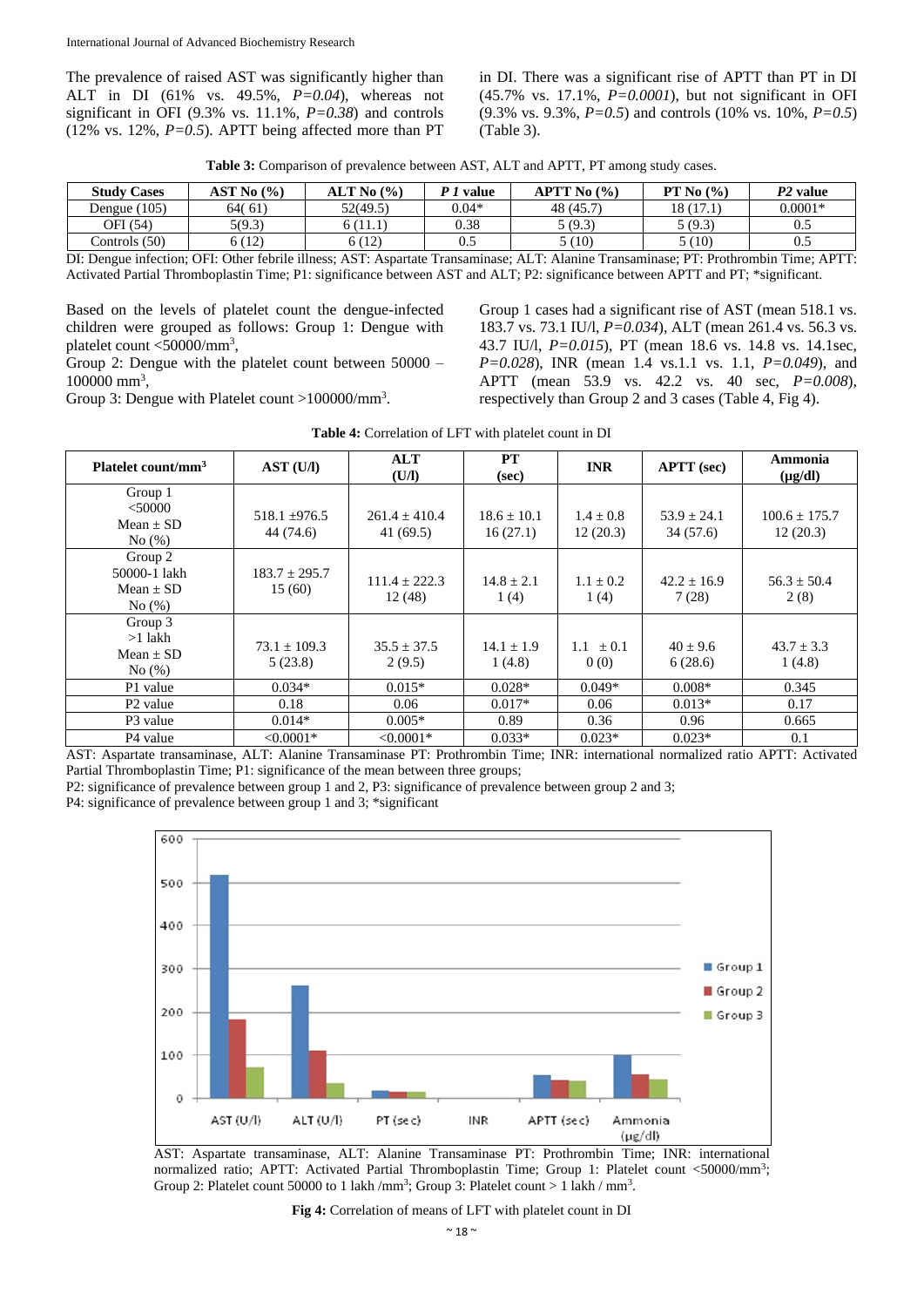The prevalence of PT and APTT (27.1% vs. 4%, *P=0.017*  and 57.6% vs. 28%, *P=0.013*) were significantly more in Group 1 than in Group 2, but not significant in AST, ALT, INR and ammonia levels with *P>*0.05. The prevalence of AST and ALT (60% vs. 23.8%, *P=0.014* and 48% vs.9.5%, *P=0.*005) were significantly more in Group 2 than in Group 3, but not significant in PT, INR, APTT and ammonia with

*P>*0.05. The prevalence of AST (74.6% vs. 23.8%, *P<0.0001*), ALT (69.5% vs. 9.55%, *p<0.0001*), PT (27.1% vs. 4.8%, *p=0.033*), INR (20.3%vs. 0%, *p=0.026*), and APTT (57.6% vs. 28.6%, *p=0.023*) were significantly more in Group 1 than in Group 3, but not significant in ammonia levels with *P>*0.05 (Table 4, Fig 5). The mortality rate of DI was 4.76%. Five of 105 DI children died.



AST: Aspartate transaminase, ALT: Alanine Transaminase PT: Prothrombin Time; INR: international normalized ratio APTT: Activated Partial Thromboplastin Time; Group 1: Platelet count <50000/mm<sup>3</sup>, Group 2: Platelet count 50000 to 1 lakh /mm<sup>3</sup>; Group 3: Platelet count  $> 1$  lakh / mm<sup>3</sup>. P1: significance of the mean between three groups; P2: significance of prevalence between group 1 and 2, P3: significance of prevalence between group 2 and 3; P4: significance of prevalence between group 1 and 3; \*significant.

**Fig 5:** Correlation of prevalence of LFT with platelet count in DI

## **Discussion**

Many DI is often difficult to distinguish clinically from OFI during the early acute phase of illness. Liver involvement is common in DI with mild elevation of serum transaminases. The characteristic features of DHF/DSS include capillary leakage, thrombocytopenia, and coagulopathy.

In our study DI and OFI were analyzed for changes in LFT and showed that all liver parameters were significantly raised particularly; transaminases, PT, APTT, ammonia in DI compared to OFI and controls, but ALP and platelet count were significantly decreased. There was no significant difference in LFT and platelet counts in OFI and controls. Decreased ALP in our study disagrees with the Kalenahalli Jagadish kumar *et al*. and Wahid *et al*. study in which ALP levels were raised [8, 6]. CRP was markedly elevated in OFI when compared with DI and controls. CRP is an acute phase reactant, is a marker of inflammation in the body.

AST levels were significantly higher than ALT levels in DI, which agrees with Wong (2008) and Kuo *et al*. (1992) studies [9, 10], but not significant in OFI, and controls. Hyperbilirubinemia was observed in 11.1% of DI associated with elevated transaminase levels, hyperammonemia, and abnormal coagulopathy indicates the severity of DI. The incidence of raised AST, ALT, APTT and thrombocytopenia were significantly higher in DI than in OFI. The relative risk of raised AST, ALT, APTT and thrombocytopenia were 6.6, 4.6, 4.94, and 14.4 times more in DI than in OFI. Significant thrombocytopenia was universal in the dengue-infected children, and a strong association with the subsequent severity of vascular leakage was apparent from a very early stage [11]. Hemconcentration and marked thrombocytopenia are two major characteristic

features of DHF/DSS. The pathogenesis of thrombocytopenia is poorly understood. It was suggested that dengue virus-induced bone marrow suppression, depressed platelet synthesis resulted in thrombocytopenia [12] . Wills B *et al*. 2001 study [11], reported mild thrombocytopenia in the OFI, but in our study, the platelet counts were within normal reference intervals. The incidence of raised CRP was significantly more in OFI than DI.

During acute DI, coagulation parameters such as platelet counts, APTT are altered. APTT and PT are indicators of intrinsic and extrinsic pathways of coagulation, respectively. In our study APTT being affected more than PT in DI, suggesting that a defect occurs in the intrinsic pathway of coagulation, which agrees with previous studies [9, 10, 13, 14] , but not significant in OFI, and controls. APTT prolongation in the acute stage of DI correlate with disease severity and can be used as early indicators of DHF/DSS. Since the liver is known to be the site for synthesis of most coagulation factors, reduced levels of coagulation factors are either the results of increased consumption or impaired synthesis, results in prolongation of APTT.

It has long been established that there is abnormal hemostasis in patients with DI with platelet dysfunction, coagulopathy, vasculopathy, and immune- or virus-related destruction of platelets. In our study DI with platelet count <50000/mm<sup>3</sup> had a significant rise of transaminases and coagulation factors, particularly APTT. As the platelet count decreases, the prevalence of raised transaminase levels gradually increase, whereas the prevalence of raised PT and APTT were significantly increased only when the platelet count reaches <50000/mm<sup>3</sup> indicating that elevated serum